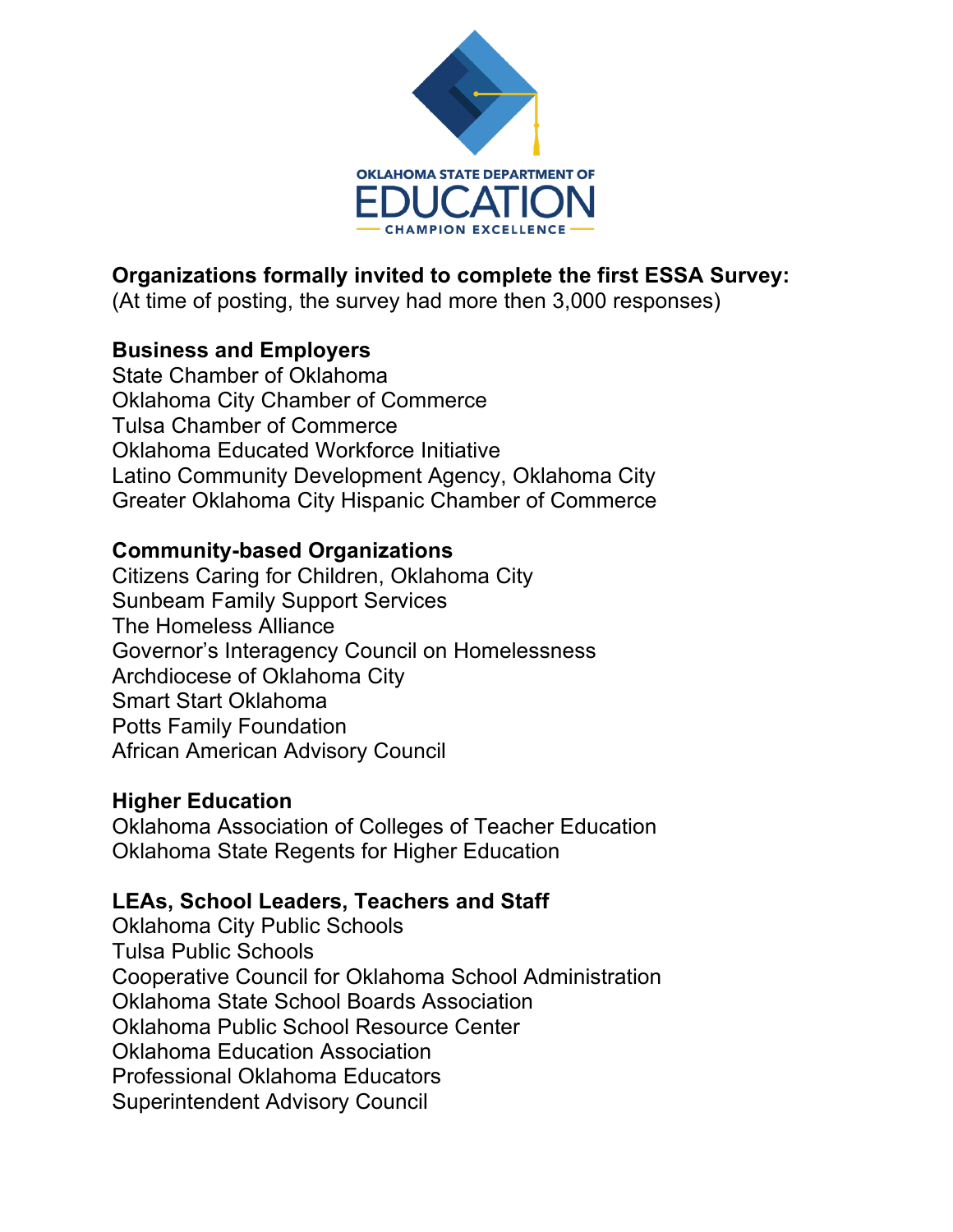Teacher Advisory Council Counselor Advisory Council

#### **Parents**

Oklahoma PTA Parents Advisory Council Oklahoma Parents and Educators for Public Education

#### **Representing Indian Tribes**

Oklahoma Advisory Council on Indian Education Oklahoma Council for Indian Education Absentee-Shawnee Tribe of Indians Alabama-Quassarte Tribal Town Apache Tribe of Oklahoma Caddo Nation of Oklahoma Cherokee Nation Cheyenne and Arapaho Tribes Citizen Potawatomi Nation Comanche Nation Delaware Nation Delaware Tribe of Indians Eastern Shawnee Tribe of Oklahoma Fort Sill Apache Tribe of Oklahoma Iowa Tribe of Oklahoma Kaw Nation Kialegee Tribal Town Kickapoo Tribe of Oklahoma Kiowa Indian Tribe of Oklahoma Miami Tribe of Oklahoma Modoc Tribe of Oklahoma Muscogee *(Creek)* Nation Osage Tribe Ottawa Tribe of Oklahoma Otoe-Missouria Tribe of Indians Pawnee Nation of Oklahoma Peoria Tribe of Indians of Oklahoma Ponca Tribe of Indians of Oklahoma Quapaw Tribe of Indians Sac & Fox Nation Seminole Nation of Oklahoma